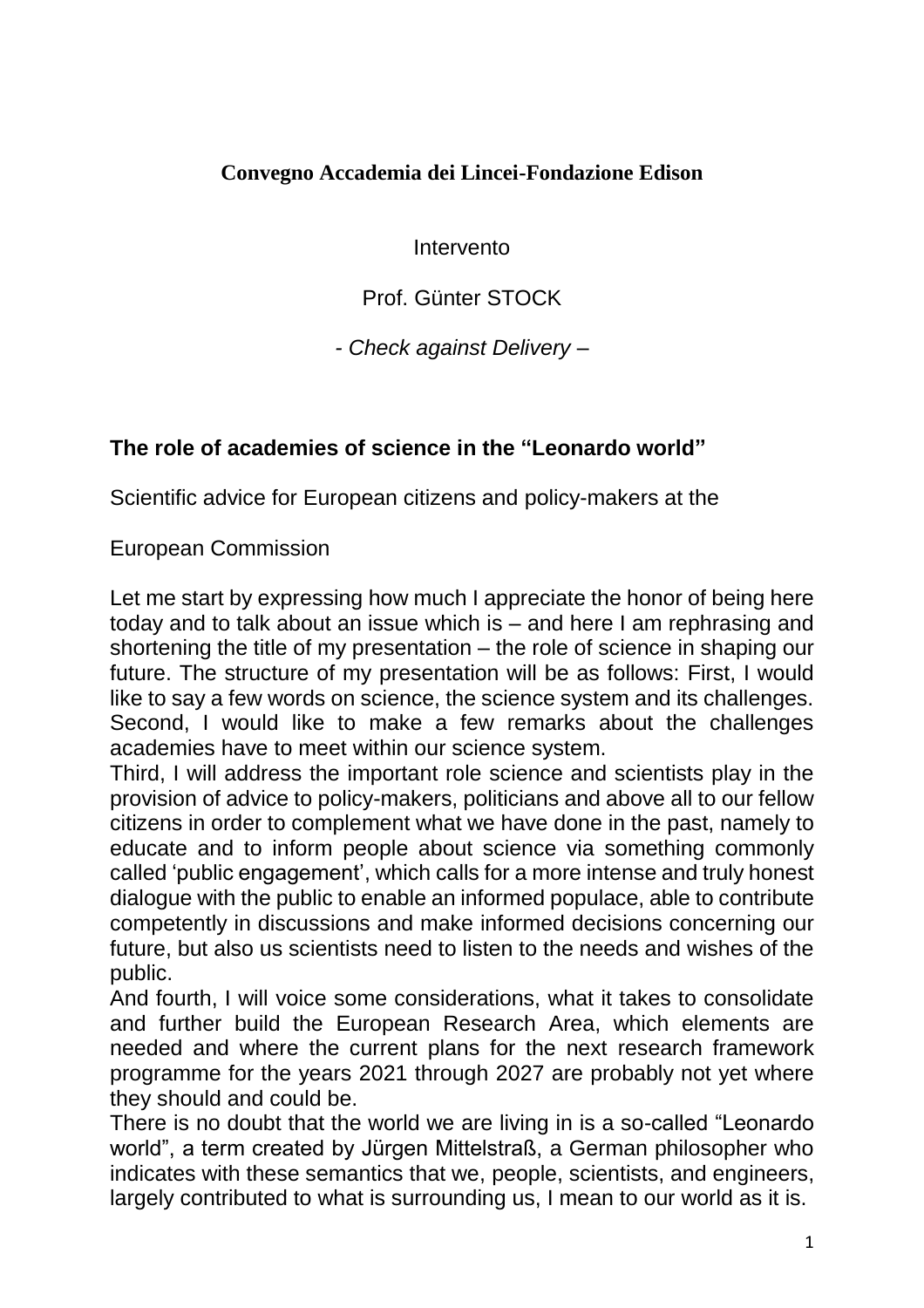And there is no doubt that the challenge, the responsibility to further improve the "conditio humana" and hence to tackle all the challenges ahead of us, be it climate, be it energy, be it health, can only be tackled by science, by better science and most likely by more science. However, science must be interconnected and truly problem-oriented, since the problems we are facing are not disciplinary problems only.

The great challenges don't care about disciplinary functions and borders. And one of the major challenges within science has been and is to grasp these complexities with inter-disciplinary or, again as Mittelstraß would put it, with trans-disciplinary approaches.

Universal geniuses like the founder of my academy, Gottfried Wilhelm Leibniz, or Isaac Newton, founder of the Royal Society in London, or even Leonardo, are no longer available or possible. Therefore, we have learned to organize science, especially of course - but not only the field of big science - into consortia and in many cases into regional and, where appropriate, into supra-national or even globally acting teams. And yes, this has led to an interdisciplinary working attitude, which, regrettably however, in most cases is still interdisciplinary within the natural sciences, including engineering, less so with the Social Sciences and Humanities.

Bridging the gap with humanities and social sciences is still a major effort we have to undertake since, as I mentioned before, big challenges keep appearing ahead of us. And these challenges need deep reflection, a true risk-benefit analysis which goes beyond technology and economics. Therefore, I would like to mark this true interdisciplinarity as the first of a number of "desiderata" we still have in science and within the science system.

There is no doubt that the way we have approached our problems both in the past and present has been and still is highly successful; the scientific achievements in our various disciplines are breathtaking. This is true for e.g. medicine, where I come from, where we have begun to understand diseases at a molecular level and also treat them at this level. Another example of our enormous scientific success during the last decades is the field of space research, where scientists have managed to land a satellite called "Philae" after a 10-year journey on a small comet with the size of 12 square kilometers, among many other exciting currently on-going projects to further deepen our understanding of outer space.

Of course, there are many more examples in all fields. All of these achievements have a direct impact on our daily life, but they also increase the expectations people have towards science and the desire of those who, by profession, have to care about science – to be specific, not only scientists, but also politicians and managers.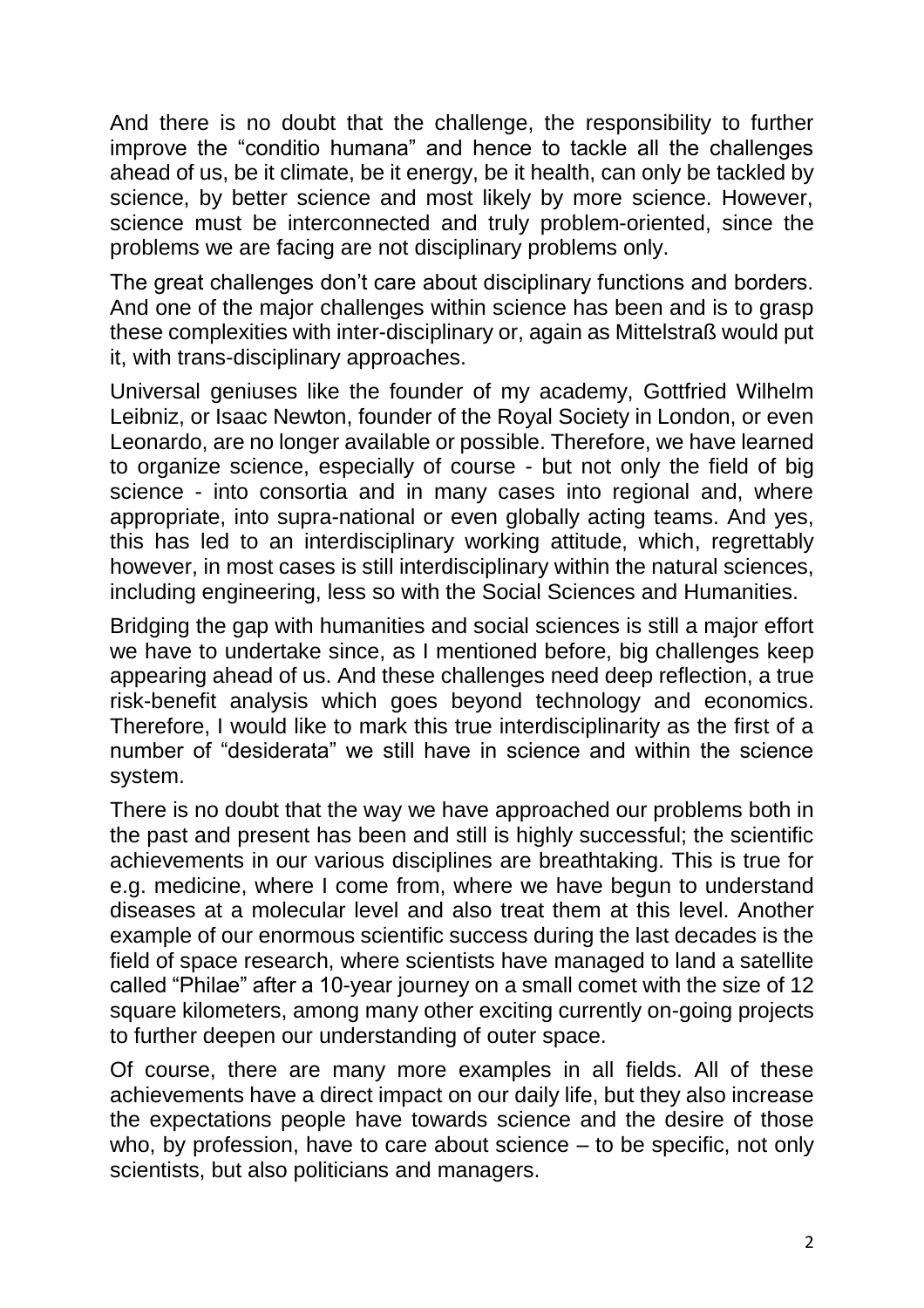Scientific breakthroughs increase the desire for new solutions to solve future challenges, and of course decision makers want to spend money on research more on those areas which promise new products, new processes and new solutions. This is what we call product-oriented or applied research.

It is less and less understood that there is a correlation between curiositydriven research and applied research. Curiosity-driven research is the beginning and the humus of all. Without this type of research, the ensuing applied research will soon die out. There is no clear sequential order between curiosity-driven and applied research. But we know today that there is an interactive relationship between these two.

Some curiosity-driven research has an immediate impact on applied research, but sometimes it takes 15 or 20 years to obtain results in applied research as it for example happened in what we call biotechnology today. There, it took from the late 19-forties and 19-fifties to the 19-eighties and 19-nineties of the last century to create a new industry out of the early research efforts.

Sometimes questions arising in applied research necessitate completely new approaches to thinking and experimenting, and sometimes one has to go back to very elementary and basic questions in order to overcome hurdles and solve applied research questions. This even has consequences in the organization of science and in our innovation system. University research which used to be curiosity-driven research today faces the necessity to look into applied research as well. And industry, the classic locus for applied research, in many cases faces an enormous need for curiosity-driven research, often with the help of networks including academia.

So, the relationship between invention and innovation, with innovation being the practical outcome of what has been created before as invention, is highly complex. And there can be no innovation without invention, because in most cases breakthroughs are made in curiosity-driven research. So I would like to state that my second desideratum is the need for curiosity-driven research which must not be scaled down – on the contrary, we need more of this kind of research.

In this context, we have to learn a third lesson: research in the humanities and in the social sciences is not only needed to preserve our cultural heritage. It is not only needed to interpret this heritage and make it available for our current thinking. It is also needed because, in the words of the German philosopher Hans-Georg Gadamer, "Zukunft braucht Herkunft", or to paraphrase in English: "If you want to prepare for the future, you need to know where you come from".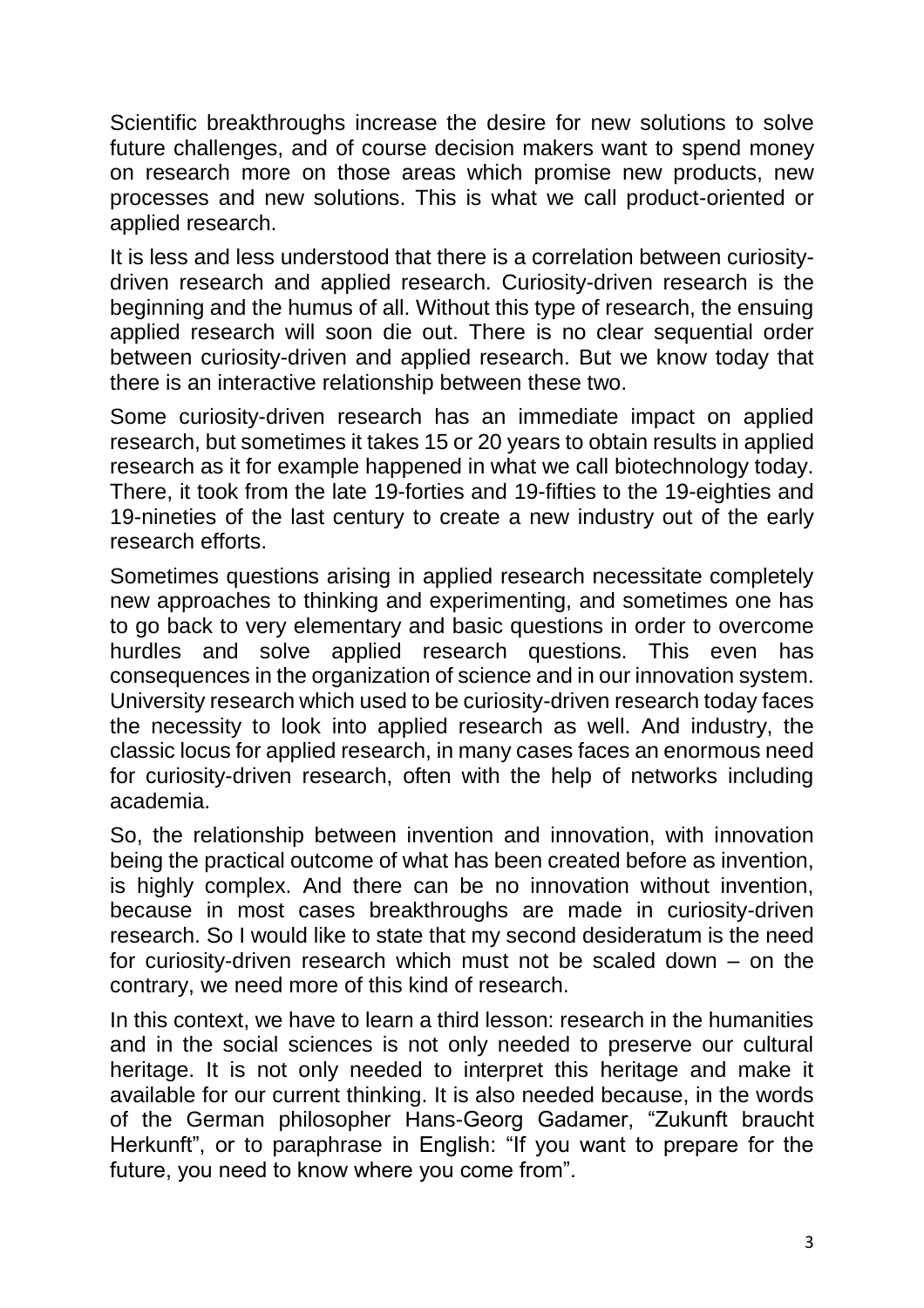The hype about news in natural science or engineering and the excitement which it creates should never make us negate this basic principle – the need to support research in the humanities and the social sciences. And nevertheless, it took more than two years to make the Commission in Brussels who elaborated Horizon 2020, the current framework programme for research in Europe, to understand that humanities and social sciences are not only helpers or, to put it negatively, 'reflection machines' of the developments of the natural and technical sciences, because these fields have their own research needs in basic, curiosity-driven research. And, sadly, the role of SSH in the current deliberations on the successor programme "Horizon Europe" is again put into question.

We know of many countries and not only poorer ones that are cutting the expenditures for humanities and social sciences. And this is done in times when, more than ever, we need true interdisciplinarity, which means that not only mathematicians, engineers and material sciences work together but also philosophers, sociologists and others.

The big challenges ahead of us demand and need the work of the social sciences and humanities, disciplines that take part in the dialogue in shaping the best possible way to the future and, from the beginning, add their competencies to the large transformation processes which are a characteristic of our time.

The old traditions, sometimes pursued to find technical solutions, and then, sometime later, even years later, are used to reflect on consequences for our societies, represent an attitude and sequence which no longer works. Large technical programmes need intensive parallel reflections by ethicists, philosophers, lawyera, sociologists and other disciplines. And of course there are more ongoing transformation processes in our societies, such as migration, religious diversity and many others which need research and new concepts in all disciplines.

So, the next topic in my list of "desiderata" is the preservation of the roots of innovation: curiosity-driven research including the humanities and social sciences. And this development within science is paralleled by new ways of communication. Within science we have a massive movement called "open access", very much supported by the European Commission, where the role of publishers and science journals is questioned or threatened, or as you can also say in a positive way, supplemented by pre-publications and publications on the internet and in social media with blogs and tweets, which are used to distribute scientific results.

Especially social media are used to increase the awareness for scientific results, and Wikipedia, with its enormous amounts of data and information and sometimes even knowledge, gives all of us the impression not only of rapid and easy access to what the world knows, but almost kindles the feeling that the availability of scientific data is identical to a solid knowledge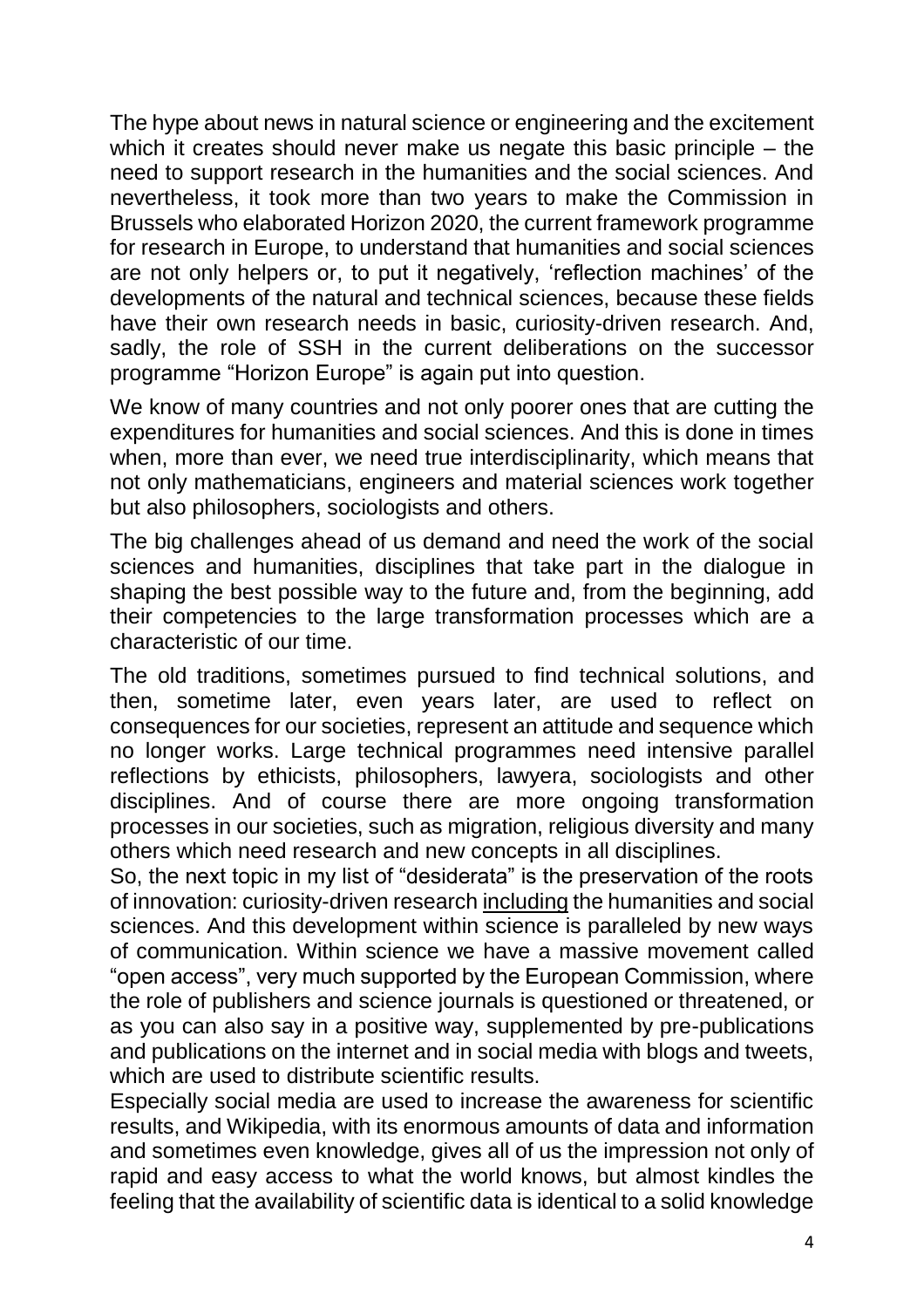of and the ability to properly reflect and interpret the data and bring them into context. But this is by no means sufficient for enabling and improving judgment!

A couple of years ago, we had a very simple publication and communication system: the scientist on the one side published his data and his interpretation in peer reviewed journals and if the data were of some interest to the public, science writers in journals on the other side were there to translate it for the public. Only rarely did scientists directly address the public; this would have even been judged as non-scientific and the scientists were regarded as less serious than they should be. Only the most successful were still somehow appreciated by their peers.

Things have changed completely. On top of this and as a consequence, news linked to science, positive or negative, are in most cases not reported by science writers but are first reported by general journalists. And the first reports, as we know, set in most cases the tone and the trend as to how the topic will be discussed in the media from that point onwards. When science writers and scientists, especially in cases where negative events are reported, start to discuss and to reflect on what has happened, the first hype has faded and the interest of the general public has already turned to the next topic. So the next challenge we are facing in science is to prepare ourselves for this new world of communication, be it scientific communication or be it communication with the general public.

After the deliberations about the challenges I would like to come back again to academies and their role to shape our future. Academies traditionally are places where many of the best scientists within a region, a country or since the nineties of the last century in Europe convene, perform research, discuss scientific progress, scientific needs and give scientific advice to the public – and in some cases – to politicians. The American Academy of Science was e.g. created to give scientific advice to politicians. Academies are places where the desiderata I mentioned in my talk can be resolved. There is excellence, interdisciplinarity and the possibility to engage in public debates called public engagement. Some of the academies are very successful in this endeavour. So academies can and really do engage in scientific advice for policies, politicians and the general public, but they also create policies for the development of the science systems.

So the virtue of academies to bring together the best experts from all disciplines and to work in interdisciplinary teams is an asset which will undoubtedly become and in fact is already becoming the guiding principle for the way we do research today, inter- and transdisciplinarity as I have discussed before. On top of that, we need to think, to work and to act not only on a regional, or a national, but especially on a European level, if not even on a global level. And therefore ALLEA, the assembly of 58 academies of sciences from more than 40 countries in the Council of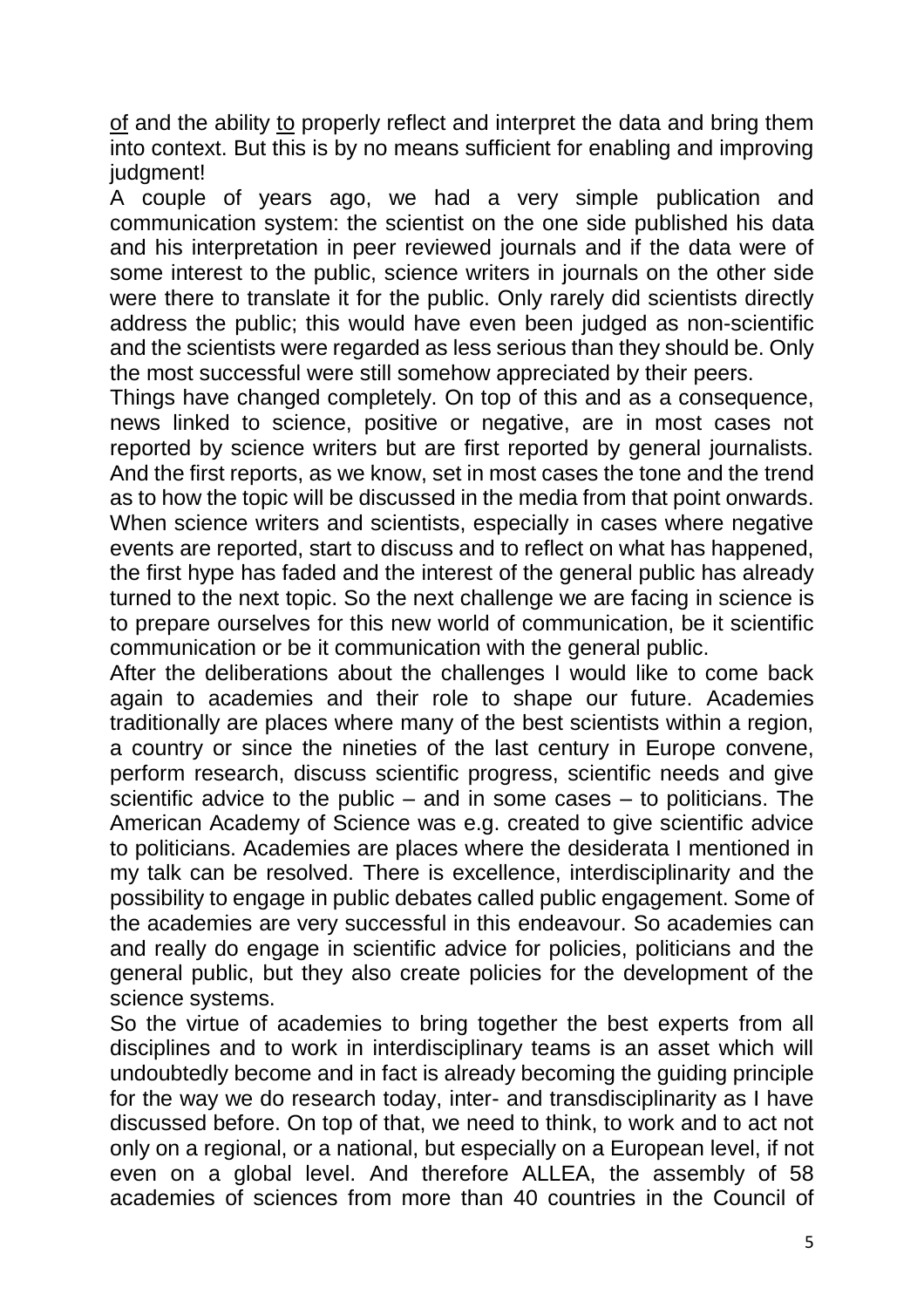Europe region is a perfect example of how to tackle these challenges in a cooperative and integrated way. None of the issues and problems and challenges I listed before are exclusively national or regional, they are pan-European issues.

Scientific advice for policy: The strength of the sciences is to spot problems earlier than the general public and politicians. It is thus our duty to, early on, make our fellow citizens, our politicians aware of what we expect the future to hold, and how positive solutions could be found. Our advice to society, to politics must not be black and white; it cannot produce final conclusions and try to replace political decisions. Fundamentally what we have to do is, we have to show options, talk about scenarios, and be very frank, open, transparent and honest about what science knows and what science can contribute. Naturally we do that at a national level as I mentioned before.

But in the past we have not been good enough in advising at the European level, as a united European scientific entity. However, this has changed, and this is what we are currently pursuing! Five umbrella organizations of academies within Europe have devised a new system to contribute scientific advice for policy makers at the European Commission. Its name is SAM, Scientific Advice Mechanism and we call the academies' consortium SAPEA (Science Advice for Policy by European Academies). And here, ALLEA, in cooperation with Academia Europaea, EASAC, with FEAM - the federation of the medical academies, - and with EURO-Case, - the association of European engineering academies, - is currently working in European teams to advise the European Commission in questions of relevance for the future of our society. The advice is chanelled through a group of seven scientists: The group of chief scientific advisors.

For the first time, Ladies and Gentlemen, academies have been proactively invited by the European Commission to provide advice for their policies. Therefore it is one of the major efforts we are currently undertaking.

At the same time, we not only need scientific advice for policy, we also need policies that guarantee the quality of science, secure its environment and ensure science is given the breathing room, the money and the resources it needs within Europe to produce valuable results. It is hence one of our major obligations to care for the scientific infrastructures within Europe, to establish that all countries within Europe are in a position to receive research grant money, which almost always is distributed competitively. This means we need policies which enable the science systems in all countries to really become competitive partners within this new Europe. A major challenge which cannot be resolved by lowering academic standards, but only by improving the quality and enabling the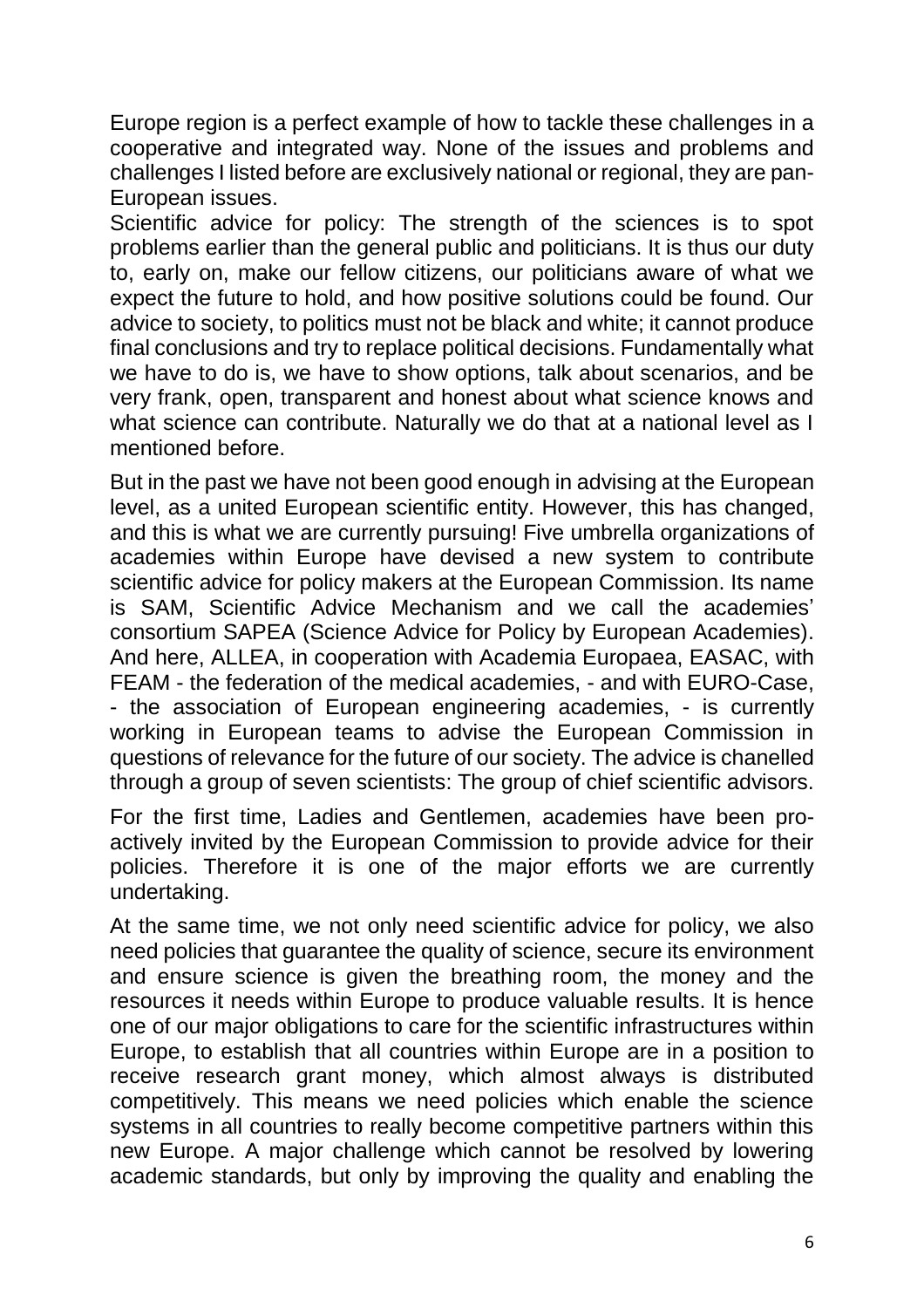different science systems to become competitive on more or less even footing.

And this latter topic leads immediately to the field of the European Research Area. Science, no doubt, is a forerunner and example for globalization, and even more so, it is also a best practice example how Europe can come together and develop a basic and common understanding within, I would say, all European countries. What I have said before about science and how science should be performed, what obligations science has, leaves no doubt, that the way we do science has very deep roots in the times of the Renaissance and the times of the European Enlightenment, which in itself is an interesting process that was decentralized but followed a common desire and a common goal: to free the individual, to create autonomy for the sciences and above all to give science a solid, empirical, evidence-based foundation, and what since Newton can be called 'basic laws'.

It is what John Miller, a pronounced representative of the Scottish Enlightenment, called 'independence of the inquiring mind'.

I think it was Ralf Dahrendorf who first spoke about the European Research Area which today is a powerful instrument to support scientific research and science-based industrial development in a very special way. Currently, the expected next research framework programme "Horizon Europe" is under preparation. Horizon Europe was officially presented by European Commissioner Carlos Moedas in June 2018, and is currently being discussed both in the European Parliament and the European Council. Horizon Europe will run from 2021-2027 with a budget, as proposed by the Commission, of approximately 100 billion Euros.

The proposal foresees a three-pillar structure, with pillar one on "Open Science" including funding for the ERC, for Marie Sklodowska-Curie Actions, as well as research infrastructures. Pillar tw**o** is labelled "Global Challenges" and is supposed to receive the lion's share of the overall budget (more than 50 billion). It hosts five so-called "clusters" (Health; inclusive and secure societies; Digital and industry; Climate; energy and mobility; Food and natural resources) as well as the European Commission's in-house science service JRC. The newly established European Innovation Council (EIC) is located in pillar three ("Open innovation") alongside the European Institute of Innovation and Technology (EIT) and funding for 'European innovation ecosystems'. In addition to the three pillars, the proposal includes a funding line for "Strengthening the European Research Area" with a special focus to support the less competitive research systems in Europe.

Let me make a couple of points concerning this new program. First of all it is interesting to note, that pillar one which used to be 'Excellence in research' is now named 'Open science', which clearly underlines the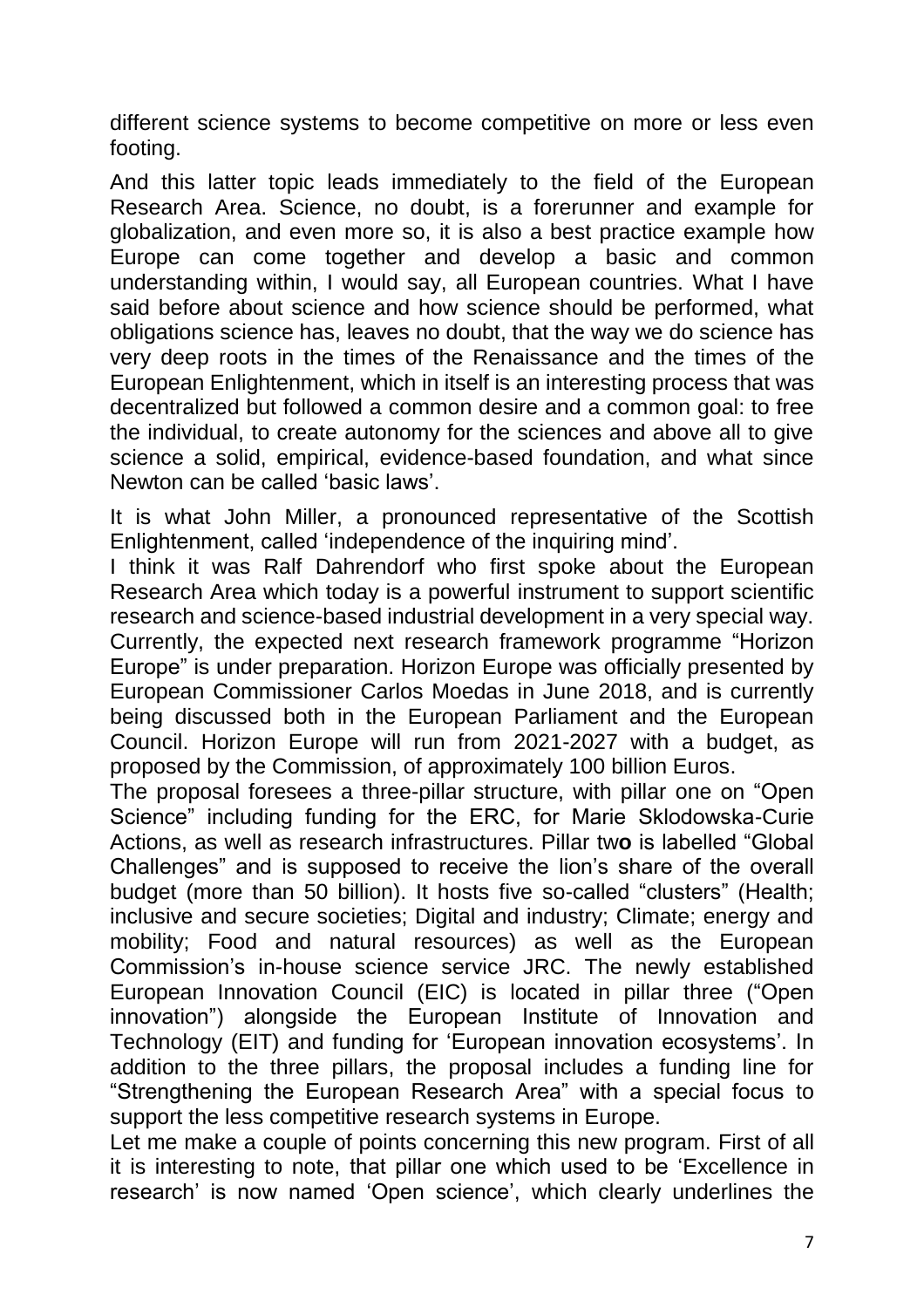strong will of the European Union to support all different aspects of open science such as citizen science, open access and I would add open communication with the citizens, which, as I mentioned before, is one of the core elements of what academies contribute to shaping our future and helping science to do what science needs to do in order to build a valid future for all of us.

The second point of this, let's call it criticism, is that it is not yet fully clear, to what extent interdisciplinarity is really fostered within the framework programme. I would like to comment on the evaluation of the current horizon 2020 programme.

This evaluation clearly revealed that social sciences and humanities are and were totally underrepresented within the programmes. Even in those fields which were clearly marked as social challenges the contribution of social sciences was inadequate at a level of 50% of the money spent. In some cases the **semantics** (??) were used, however without concrete scientific contributions.

And therefore I want to reiterate: True interdisciplinarity in my sense is, if not only physicians, physicists, mathematicians, biologists work together, but that natural scientists work together with social scientists, philosophers, ethicists in order to discuss and to develop models for a holistic view of progress, products, processes and infrastructures. It is no longer valid and feasible to introduce new technologies, new products without looking at what we can call social acceptance, acceptance by the people. Why is it, that people run after new technologies provided by Apple and Microsoft and try to get out from, let's say, the green bio technology. This being true irrespective of the fact that more and more information tell us that the protection of personal data is endangered in the virtual IT world – probably much more than in the analogue world!

So, what I want to say is that we need to better understand and to better communicate with the public about new developments and we need research why this differing approach to new technologies does occur.

This is something which clearly needs to be improved in the next framework programme and everybody has to be aware that challenges are not of technical nature only and most of them, if important, influence us as a society as a whole.

There is however a third point which I would like to raise building on what I mentioned some minutes ago: I would like to put much more weight on an issue which is called capacity building. Programmes which help especially those countries, where the science system is less developed, largely overlapping with the so called 'EU 13 countries'. Currently they practically cannot take part in elite programs of the European Commission, because their infrastructure is not yet as developed as it should be. So, it is one of the mandates that we all have: if you really want to create Europe,